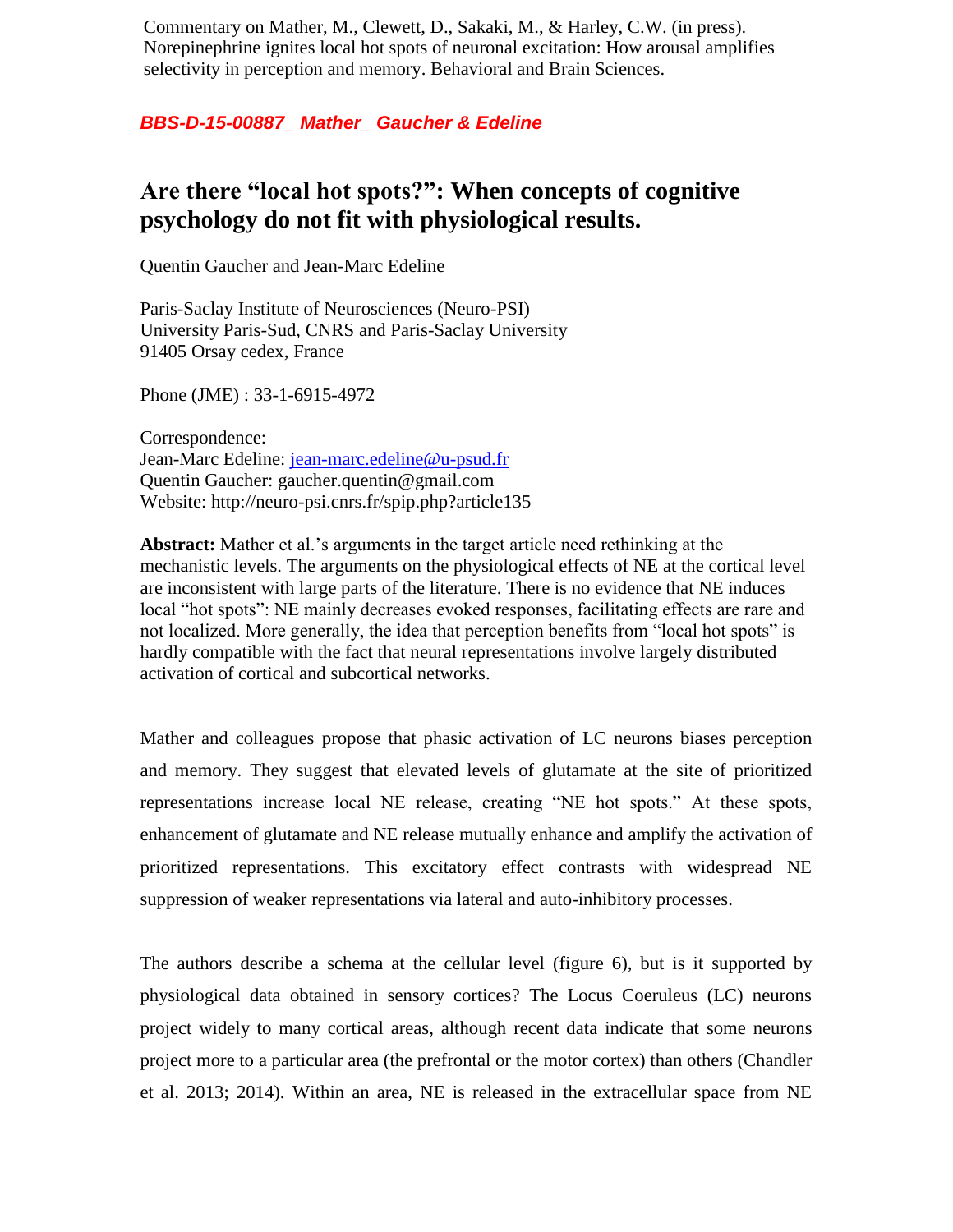varicosities and reach the entire cortical network. When sensory stimuli are processed by cortical neurons, glutamate is released by the thalamo-cortical terminals. How does NE affect the cortical processing? Iontophoretic application of NE performed in the somatosensory, visual and auditory cortices revealed that, in most of the cases, NE depresses evoked responses (e.g. Videen et al. 1984; Kolta et al. 1987; Manunta & Edeline 1997; 1998), an effect replicated in awake animals (Foote et al., 1975; Bassant et al., 1990; Manunta & Edeline, 1999). Moreover, in awake rats tonic activation of LC neurons by continuous low frequency stimulation (1Hz) triggered similar effects: decreased evoked responses in 63% of cells in the rat somatosensory cortex (Devilbiss & Waterhouse 2004). It has been argued that these inhibitory effects were a consequence of too high concentrations of NE at the vicinity of the cell (Waterhouse et al., 1998a), but this seems unlikely given that pronounced depression of evoked responses were also observed with very low ejection currents (Manunta & Edeline 1997; Ego-Stengel et al., 2002; review in Edeline 2012). If the hot-spot theory was the main mechanism at play, then exogenous application of NA would more likely increase evoked activity.

But what are the consequences on the neurons' functional properties? In auditory cortex, the suppressive effect of NE promotes an increase in frequency selectivity both in anesthetized and unanesthetized animals (Edeline, 1995; Manunta & Edeline, 1997; 1999). In the visual cortex, application of NE improved the velocity and direction selectivity of cells, without modifying the orientation selectivity (McLean & Waterhouse, 1994; Ego-Stengel et al., 2002). These results clearly point out that the effects of NE (and other neuromodulators) can differ depending on the stimulus dimension. For example, a dimension that depends on thalamo-cortical afferences (such as frequency tuning in the auditory cortex, or size of the receptive field in the visual cortex) could be more affected than a dimension that relies more on cortico-cortical afferences (such as frequency modulation tuning in the auditory cortex, or velocity tuning in the visual cortex). Yet, glutamate is released in all cases, showing that the glutamate/norepinephrine interaction is not as straightforward as described by the authors.

One may ask is it possible that "NE hot spots" emerge when NE is repeatedly associated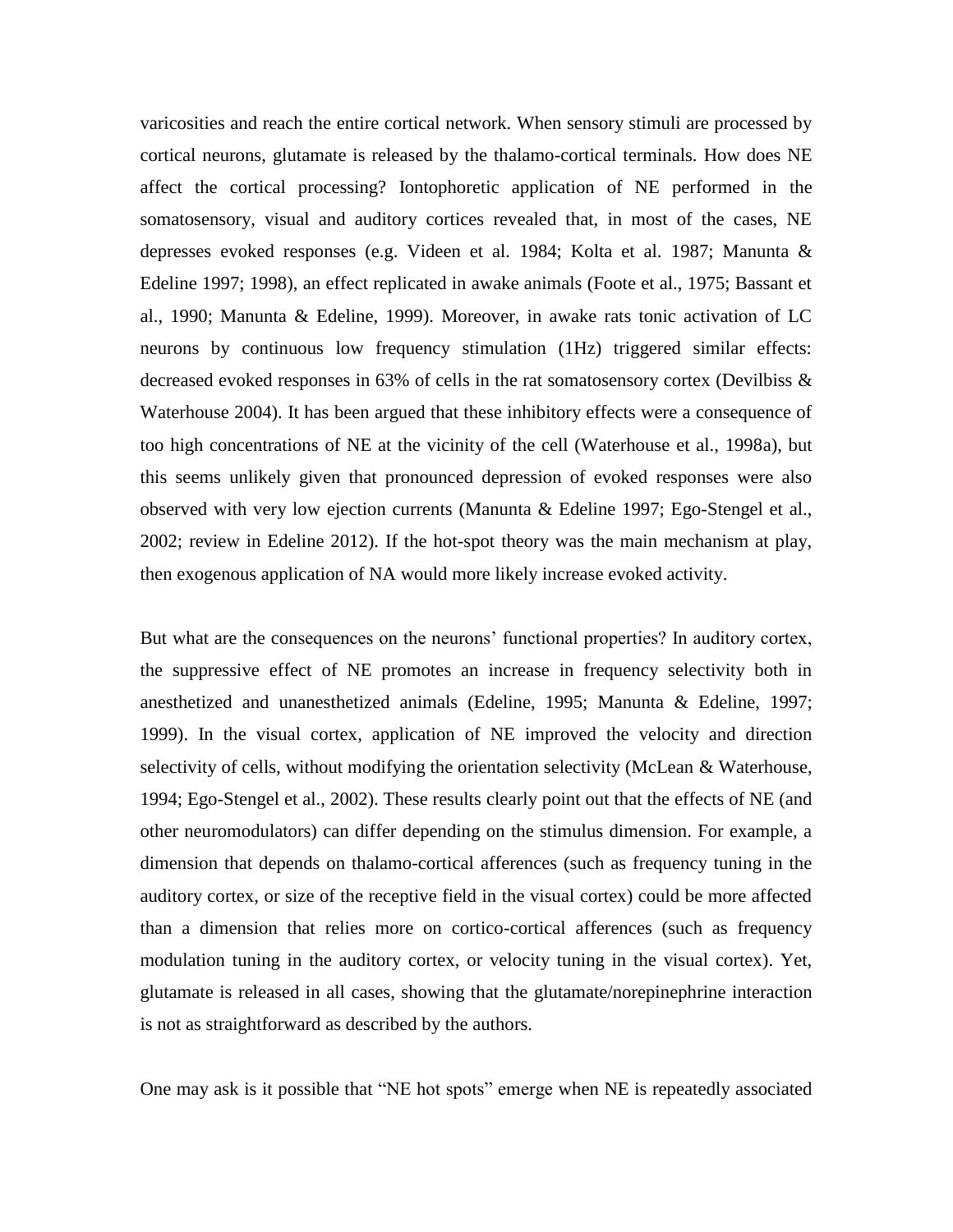with glutamate release at particular synapses? When a stimulus, which activates a specific set of synapses, is paired with phasic LC stimulation, a predominant decrease in neuronal activity is initially reported in several cortical areas (Olpe et al., 1980; Sato et al., 1989). However, in the somatosensory cortex, both the excitatory and the inhibitory components of evoked responses are facilitated when phasic stimulation of the LC is delivered before tactile stimuli (Waterhouse et al 1998b; Snow et al 1999). In fact, in several sensory modalities, LC stimulation rather impacts on the temporal organization of evoked responses (Bouret & Sara 2002), by shortened evoked responses and reducing the first spike latency and its variance (Lecas 2001, 2004). In the auditory cortex, facilitation of evoked responsesias the dominant effect when stimulation of the LC is delivered before a particular sound frequency (Edeline et al. 2011; Martins & Froemke 2015), which contrast with the dominant depressive effect obtained when phasic pulses (1sec) of NE are iontophoretically delivered in the vicinity of the recorded cells (Manunta & Edeline, 2004). In fact, via its projections onto other brain nuclei, LC stimulation activates other neuromodulatory systems such as the cholinergic (Berridge et al 1991, 1993) and the serotoninergic (Kim et al. 2004) systems. The difference between the effects obtained with iontophoretic application of NE and LC stimulation points to other neuromodulators likely contributing to the effects observed at the cortical level.

Mather et al also suggested that local "NE hot spots" bias perception. But is there any evidence that NE facilitates the discrimination performance of cortical neurons? When the responses of cortical neurons are tested with a set of conspecific and heterospecific vocalizations having the same spectral content (thereby activating the same sets of synapses), NE application induces either an increase or a decrease of the response, and, on average discrimination of overall performance of cortical neurons is unaffected. However, a small population of neurons displaying the largest increase in responses exhibit enhanced discrimination (quantified by the mutual information) between communication sounds (Gaucher & Edeline, 2015). This population of neurons corresponds to recordings showing smaller receptive fields; they are not located in a particular layer and are distributed across the whole cortical map. As for any natural stimulus, representations of these vocalizations are distributed among largely overlapping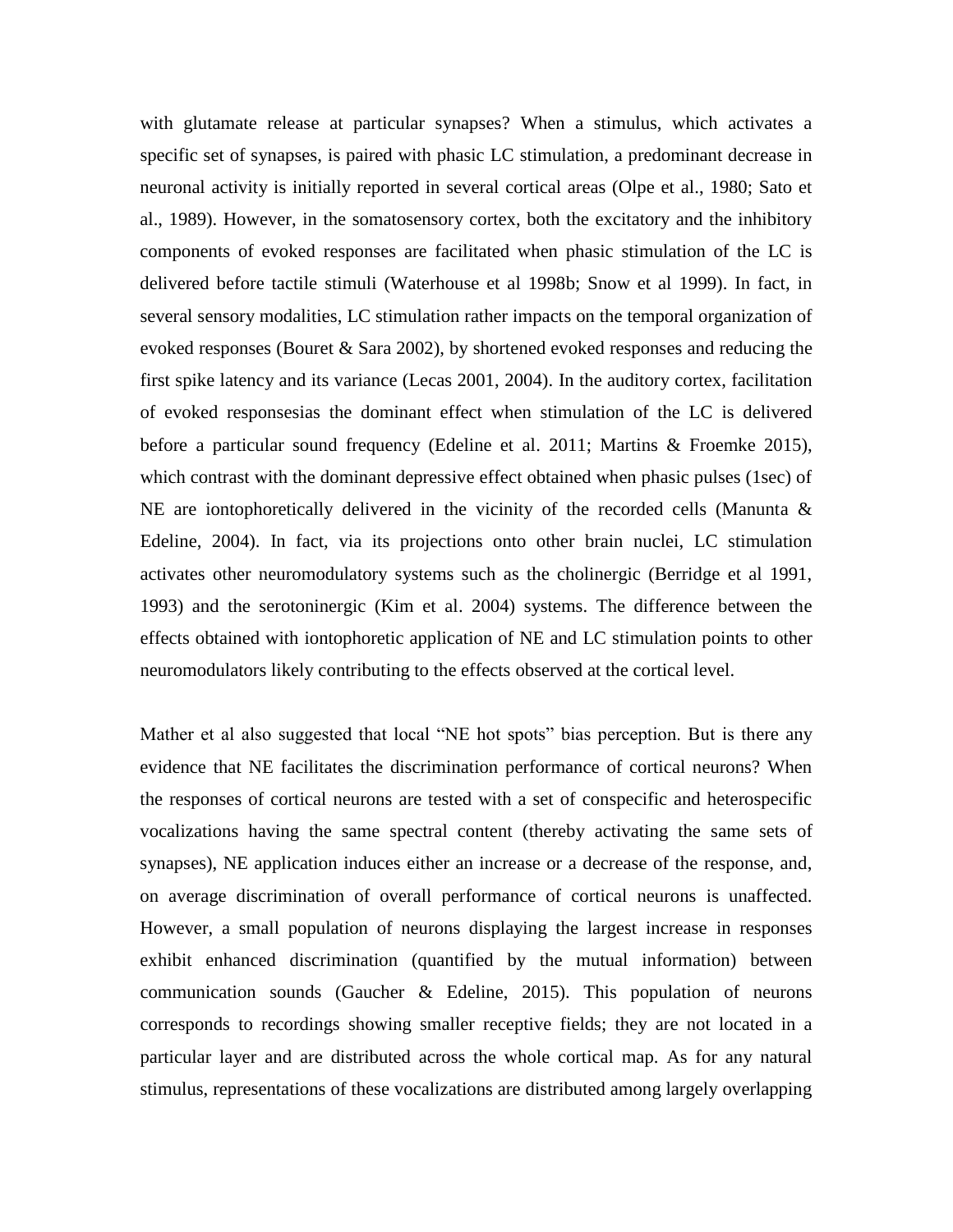cortical and subcortical networks. Therefore having local "NE hot spots" in such networks will not help perceiving such stimuli. Subtle, and transient, synchronizations between distributed populations of neurons are potentially more relevant for discriminating natural stimuli.

To conclude, based on physiological results from sensory cortices, it is clear that the dominant effect of NE is widespread suppression of excitatory inputs both when responses are tested with artificial and natural stimuli. NE promotes facilitated responses for only a small proportion of cells; this effect is more common with LC activation probably because of activation of other neuromodulatory systems. Only a small fraction of these facilitated responses displayed enhanced discriminative performance. Therefore, the view of local "NE hot spots" theory receives little support from current physiological results. Although we cannot dismiss the 'hotspot theory' might account for certain specific forms of perceptual alterations, we believe this theory is inappropriate to account for facilitations of perceptive abilities. It remains to be demonstrated that local interactions between NE and Glutamate promote enhanced perceptive abilities, particularly due to the inherent distributed representation of any natural stimuli.

## **References**

- Bassant, M. H., Ennouri, K. & Lamour, Y. (1990b) Effects of iontophoretically applied monoamines on somatosensory cortical neurons of unanesthetized rats. *Neuroscience*, **39**, 431-439.
- Berridge, C. & Foote, S. (1991). Effects of locus coeruleus activation on electroencephalographic activity in neocortex and hippocampus. The Journal of Neuroscience, 11(10), 3135-3145.
- Berridge, C., Page, M., Valentino, R. & Foote, S. (1993). Effects of locus coeruleus inactivation on electroencephalographic activity in neocortex and hippocampus. Neuroscience, 55(2), 381-393.
- Bouret S. & Sara S.J. (2002) Locus coeruleus activation modulates firing rate and temporal organization of odour-induced single-cell responses in rat piriform cortex. *Eur J Neurosci*. 16, 2371-82.
- Chandler D.J., Gao W.J. & Waterhouse B.D. (2014) Heterogeneous organization of the locus coeruleus projections to prefrontal and motor cortices. Proc Natl Acad Sci U S A., 111(18):6816-21.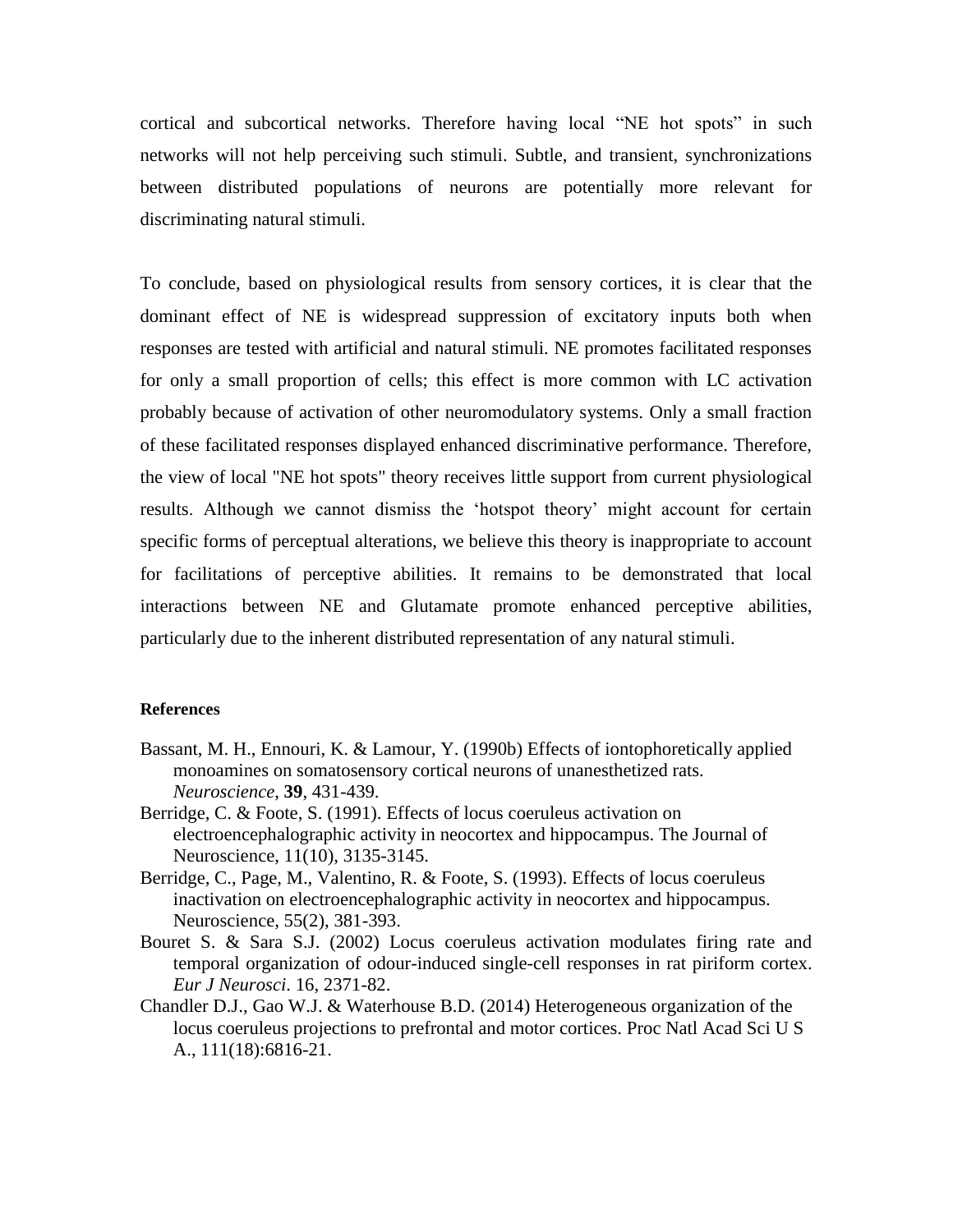- Chandler D.J., Lamperski C.S. & Waterhouse B.D. (2013) Identification and distribution of projections from monoaminergic and cholinergic nuclei to functionally differentiated subregions of prefrontal cortex. Brain Res. 1522:38-58.
- Devilbiss, D.M. & Waterhouse, B.D., 2004. The effects of tonic locus ceruleus output on sensory-evoked responses of ventral posterior medial thalamic and barrel field cortical neurons in the awake rat. J. Neurosci. 24, 10773-10785.
- Edeline, J-M. (1995) The a2-adrenergic antagonist idazoxan enhances the frequency selectivity and increases the threshold of auditory cortex neurons. *Experimental Brain Research,* 107, 221-240
- Edeline J-M (2012) Beyond traditional approaches to understanding the functional role of neuromodulators in sensory cortices. *Frontiers in Behavioral Neuroscience, 6, 45.*
- Edeline J-M., Manunta Y. & Hennevin E. (2011) Induction of selective plasticity in the frequency tuning of auditory cortex and auditory thalamus neurons by locus coeruleus stimulation. *Hearing Research, 274,* 75-84.
- Ego-Stengel, V., Bringuier V. & Shulz D.E. (2002) Noradrenergic modulation of functional selectivity in the cat visual cortex: an in vivo extracellular and intracellular study. *Neuroscience*;111(2):275-89.
- Foote, S.L., Freedman, R. & Oliver, A. P. (1975) Effects of putative neurotransmitters on neuronal activity in monkey auditory cortex. *Brain Res.*, **86**, 229-242.
- Gaucher, Q. & Edeline, J-M. (2015) Stimulus-specific effects of noradrenaline in auditory cortex: Implications for the discrimination of communication sounds. *Journal of Physiology (London)* 593.4, 1003-1020.
- Kim M.A., Lee H.S., Lee B.Y. & Waterhouse B.D. (2004) Reciprocal connections between subdivisions of the dorsal raphe and the nuclear core of the locus coeruleus in the rat. Brain Res., 1026(1):56-67.
- Kolta A., Diop L. & Reader TA (1987) Noradrenergic effects on rat visual cortex: singlecell microiontophoretic studies of alpha-2 adrenergic receptors. Life Sci 20:281–289
- Lecas JC (2001) Noradrenergic modulation of tactile responses in rat cortex. Current source-density and unit analyses. C R Acad Sci III 324:33–44.
- Lecas, J.C., 2004. Locus coeruleus activation shortens synaptic drive while decreasing spike latency and jitter in sensorimotor cortex. Implications for neuronal integration. Eur. J. Neurosci. 19, 2519-2530.
- Manunta, Y. & Edeline, J-M. (1997) Effects of noradrenaline on frequency tuning of auditory cortex neurons. *European Journal of Neuroscience*, 9, 833-847.
- Manunta, Y. & Edeline, J-M. (1998) Effects of noradrenaline on rate-level function of auditory cortex neurons: Is there a gating effect of noradrenaline ?*Experimental Brain Research,* 118, 361-372.
- Manunta, Y. & Edeline, J-M. (1999) Effects of norepinephrine on frequency tuning of auditory cortex neurons during wakefulness and slow wave sleep. *European Journal of Neuroscience,* 11, 2134-2150.
- Manunta, Y. & Edeline, J.M., 2004. Noradrenergic induction of selective plasticity in the frequency tuning of auditory cortex neurons. J. Neurophysiol. 92, 1445–1463.
- Martins, A.R. & Froemke R.C. (2015) Coordinated forms of noradrenergic plasticity in the locus coeruleus and primary auditory cortex. Nat Neurosci. 18(10):1483-92.
- McLean, J. & Waterhouse, B. D. (1994) Noradrenergic modulation of cat area 17 neuronal responses to moving stimuli. *Brain Res.*, **667**, 83-97.